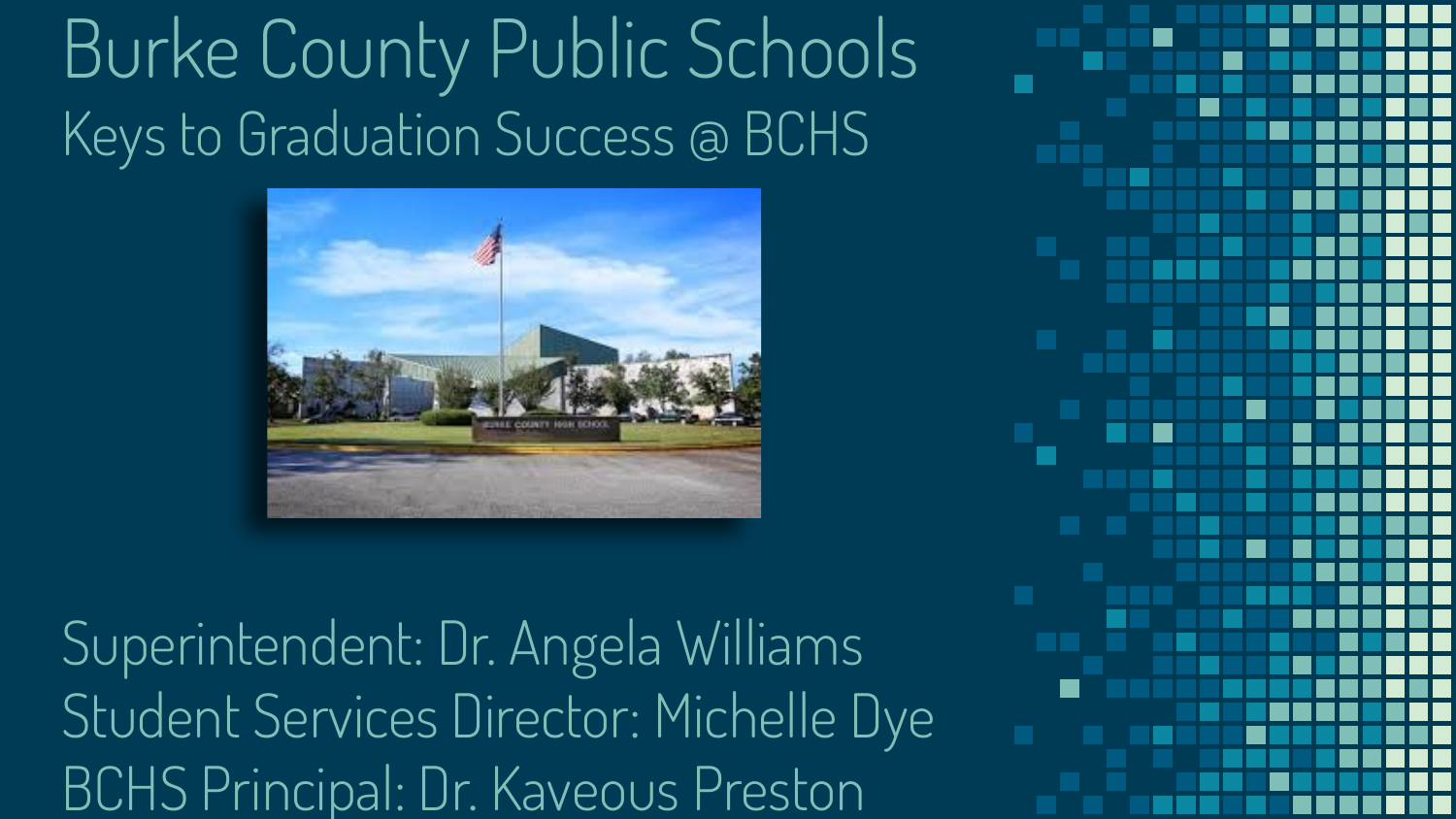

# Staff Support for Students Case Managers

Lead Teacher Counselors/Graduation Coach School Administrators Paraprofessionals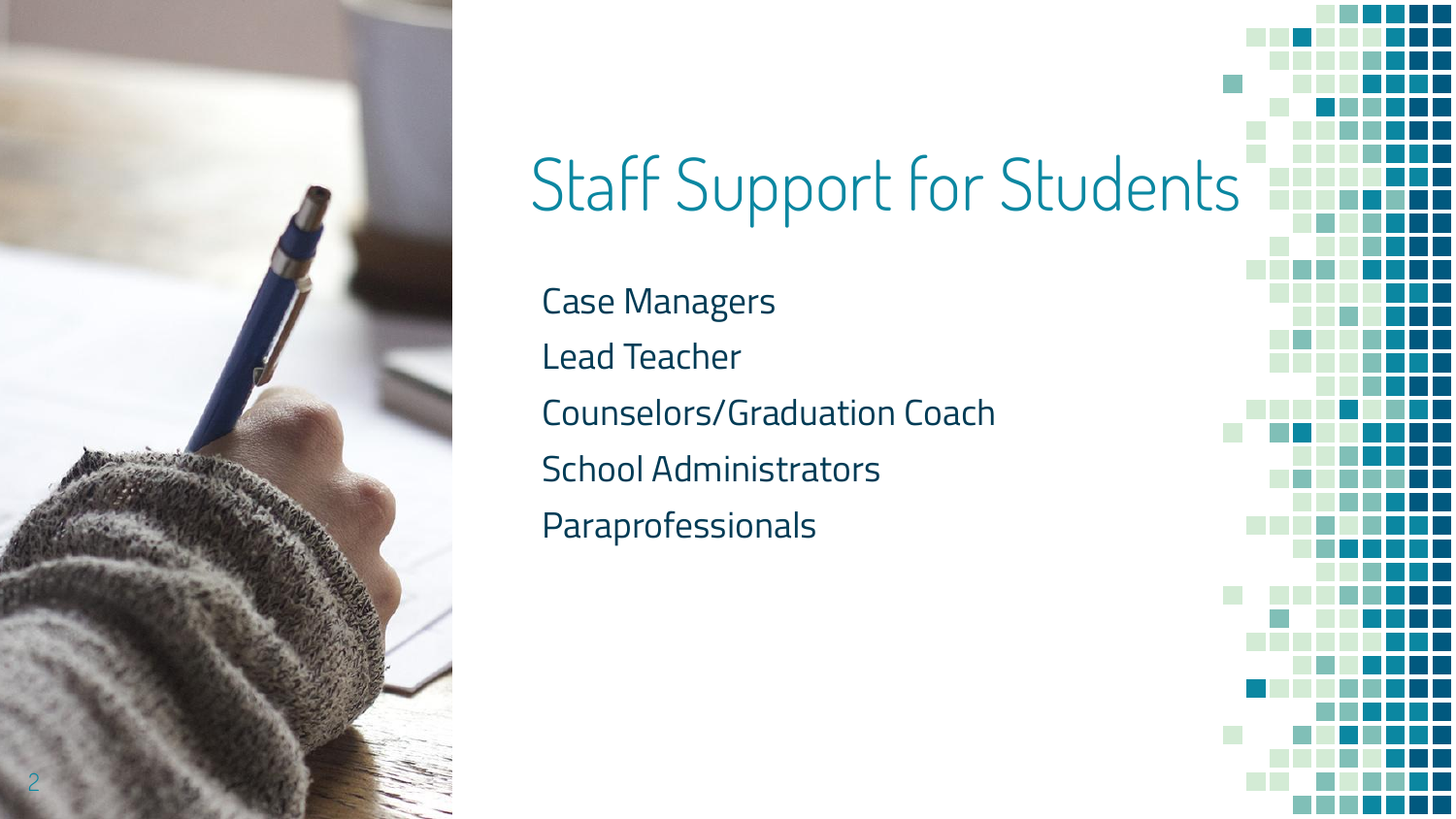# 1. Case Managers

When a student enters High School, the student is assigned a case manager who provides their support for the duration of their enrollment (graduation) at the high school. Students are scheduled to informally meet with their case managers monthly to collaborate about school, their progress, and graduation.

On a larger scale, case managers will support the students in goal mastery, graduation, and postsecondary readiness. The case managers will also work with and support the student's general education teachers in serving and accommodating students based on their IEP as well as ensuring they understand the student's disability and its impact. Case managers hold a minimum of meeting annually to discuss their student's IEP.

Each case manager receives annual training on how to read and create an unofficial student transcript. That they maintain each year. Case managers use this information to assist in developing student schedules and adequate progress towards graduation. Case managers become experts on each of their students:

- They understand the familial resources
- Know the needs of the students and aid in post-secondary transitions
- Act as an advocate for students and parents
- Suggest unique and research based interventions
- Maintain stakeholder contact (parents, other family, lead teacher, school administration, county administration, outside agencies.)

Each case manager ensures that parents and students have knowledge of resources as well as the process to gain access to the resources.

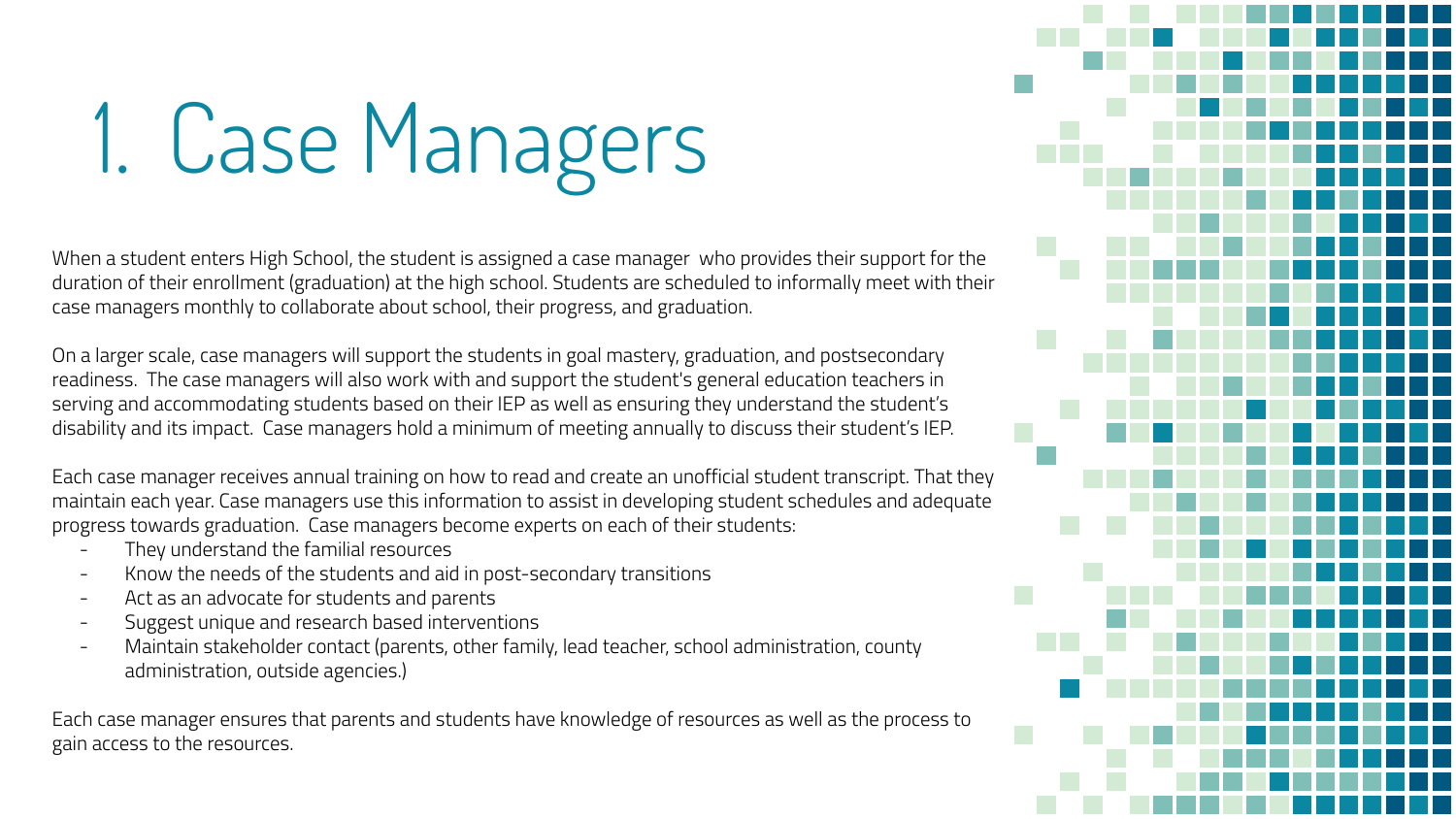### 2. Lead Teacher

The high school lead teacher works in four primary areas: School leadership, Student services leadership, Instruction, Community/Post-Secondary

#### School Leadership

Serves as a member of the school leadership team, and uses this position to advocate for students with disabilities, their teachers, and their families.

 Shares information from monthly lead teacher meetings that are held and facilitated by the student services director.

Works to ensure IDEA compliance and LRE

Interface and mediate with administration about stakeholder involvement and concerns

Redelivers training to teachers in the current best practices on how to educate students with disabilities

#### Instructional Support

Provides support to both general education and student services teachers to ensure that teachers have the ability to provide an equitable educational experience.

Suggests and locates research based interventions to ensure that students are successful and prepared for life after high school.

Is trained on programs, curriculum, and best practices along with teachers who work in specific programs (such as ID, EBD) to ensure that school level support is available if needed.

#### Student Services Leadership

Acts as intermediary between the Director and the school

Works with school psychologist to ensure timelines for eligibility are met

Supports school based case managers in keeping up with timelines

Provides continual training on IEP Compliance, Graduation Requirements, current best practices, and follow with CEC guidelines for the education of students with disabilities

Collaborates with other schools in the system to understand the needs of the other programs to create a continuum of consistent practices

#### Community/Post Secondary Support

Acts as an intermediary between the school system and organizations including: Vocational Rehabilitation (VocRehab), High School High Tech (HSHT), Department of Behavioral Health and Developmental Disabilities (DBHDD).

Utilizes a book of resources that are available to parents. This book is updated annually and is available to parents both in print format and in digital format as well as being published within the schools website.

[List of CSRA Special Needs Resources for Parents](https://4.files.edl.io/8588/05/20/20/152034-f03574a1-8b37-4c10-b613-de1f9b98d647.pdf)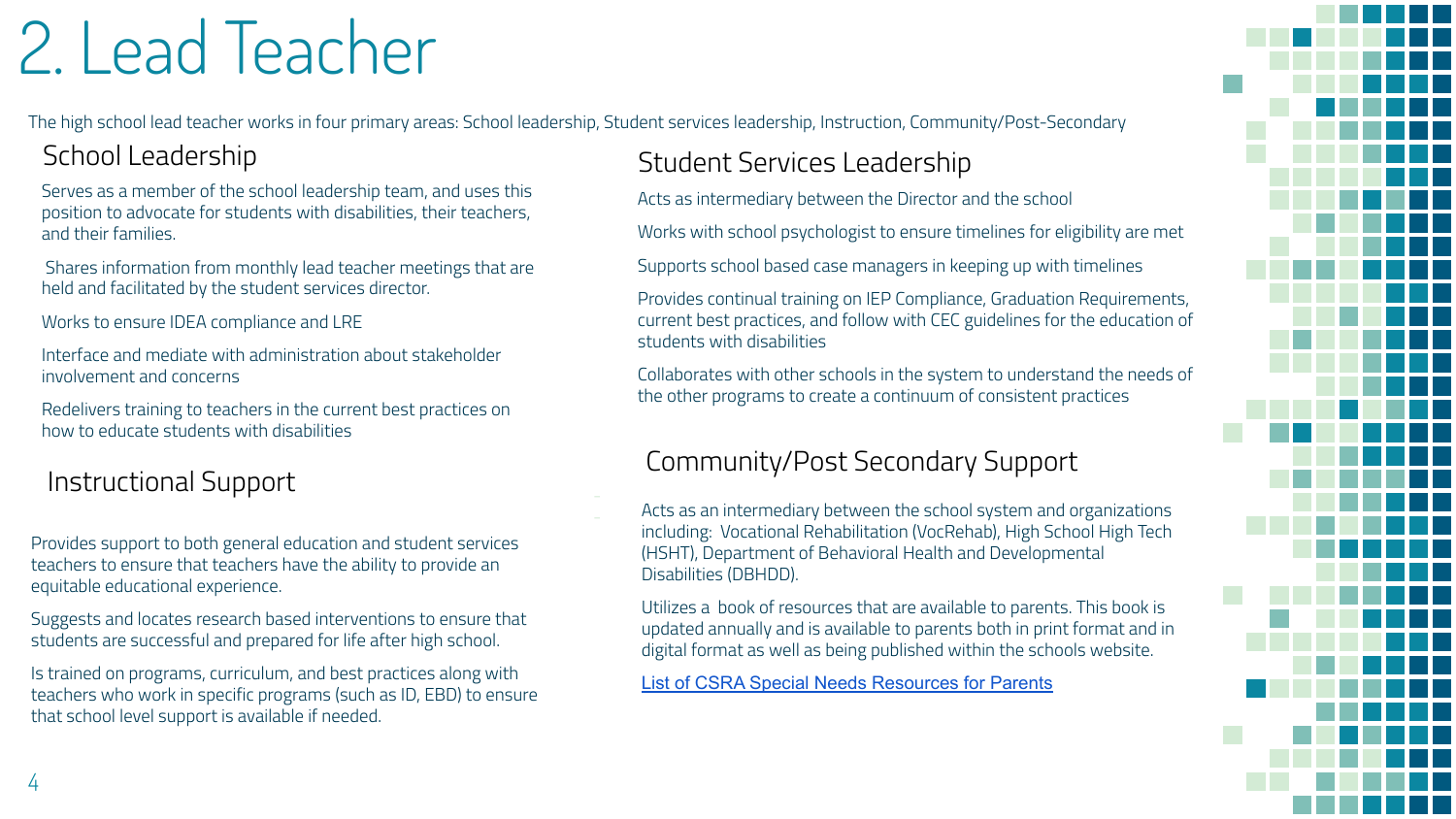

This department works as a team to:

- Track progress towards graduation
- Schedule students so they are given the tools they need to succeed in their core classes

- Provide information about MOWR/Dual Enrollment opportunities and attend IEP meetings when this will be discussed

- Maintain contact with parents

5

- Hold "Lunch & Learn" sessions with the counselors
- Provide referrals to APEX as needed
- Provide non-therapeutic counseling either in whole group or individual basis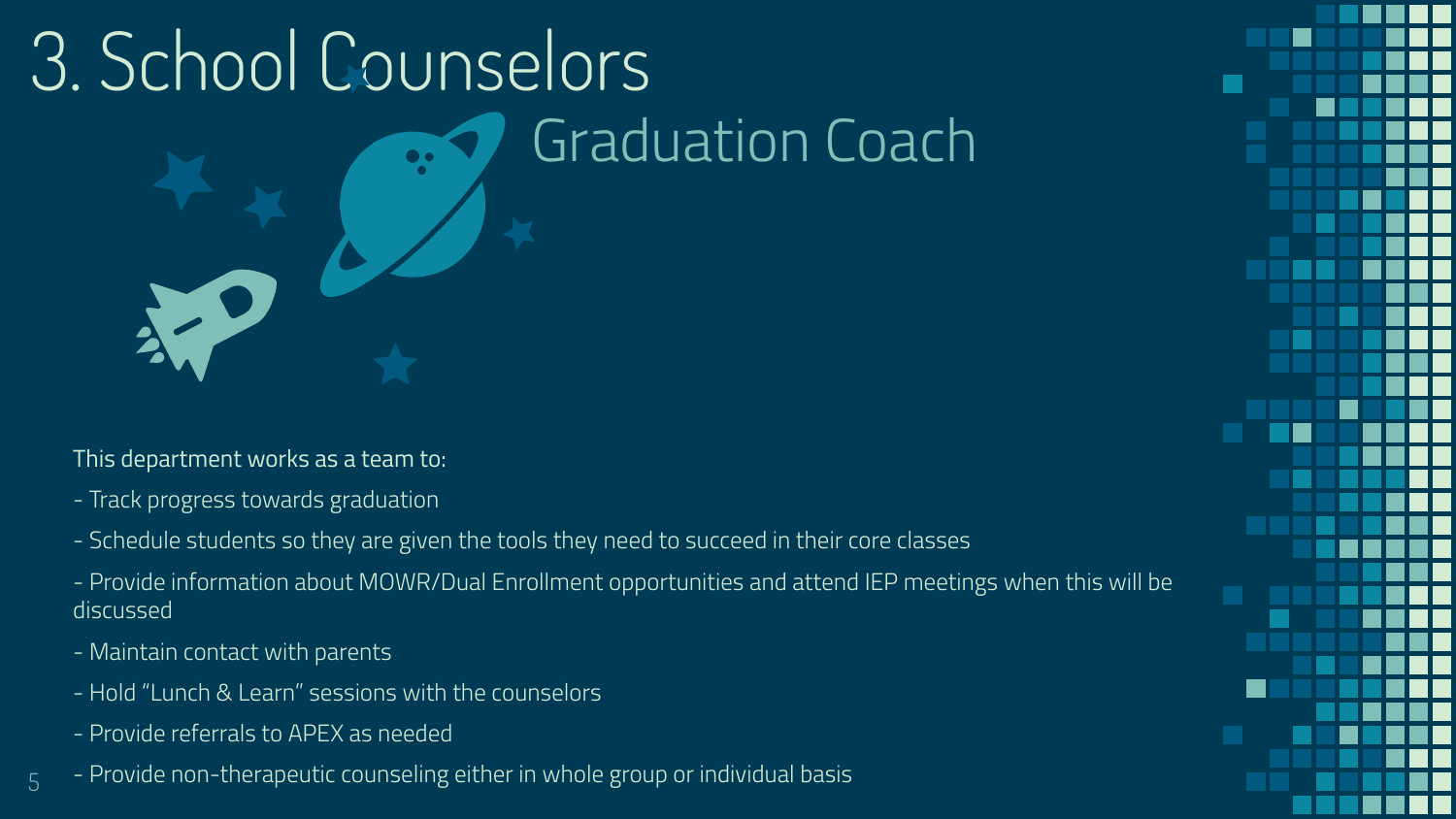### 4. School Administrators

#### Instructional Coaches

BCHS has 2 instructional coaches who are responsible for ensuring that all teachers in all settings are providing high leverage teaching and learning. This helps in ensuring that students in all programs are receiving a quality, equitable education.

#### Assistant Principals

BCHS has APs dedicated to serving the school in various roles. There is a special education dedicated administrator who handles discipline and parental concerns for SWD. This ensures that consistent practices and communication with both students and parents is taking place. It also gives the parents the confidence in knowing who to contact if needed.

#### Principal

The principal ensures that staff is in place and procedures are followed so that BCHS is complaint with local, state, and federal requirements.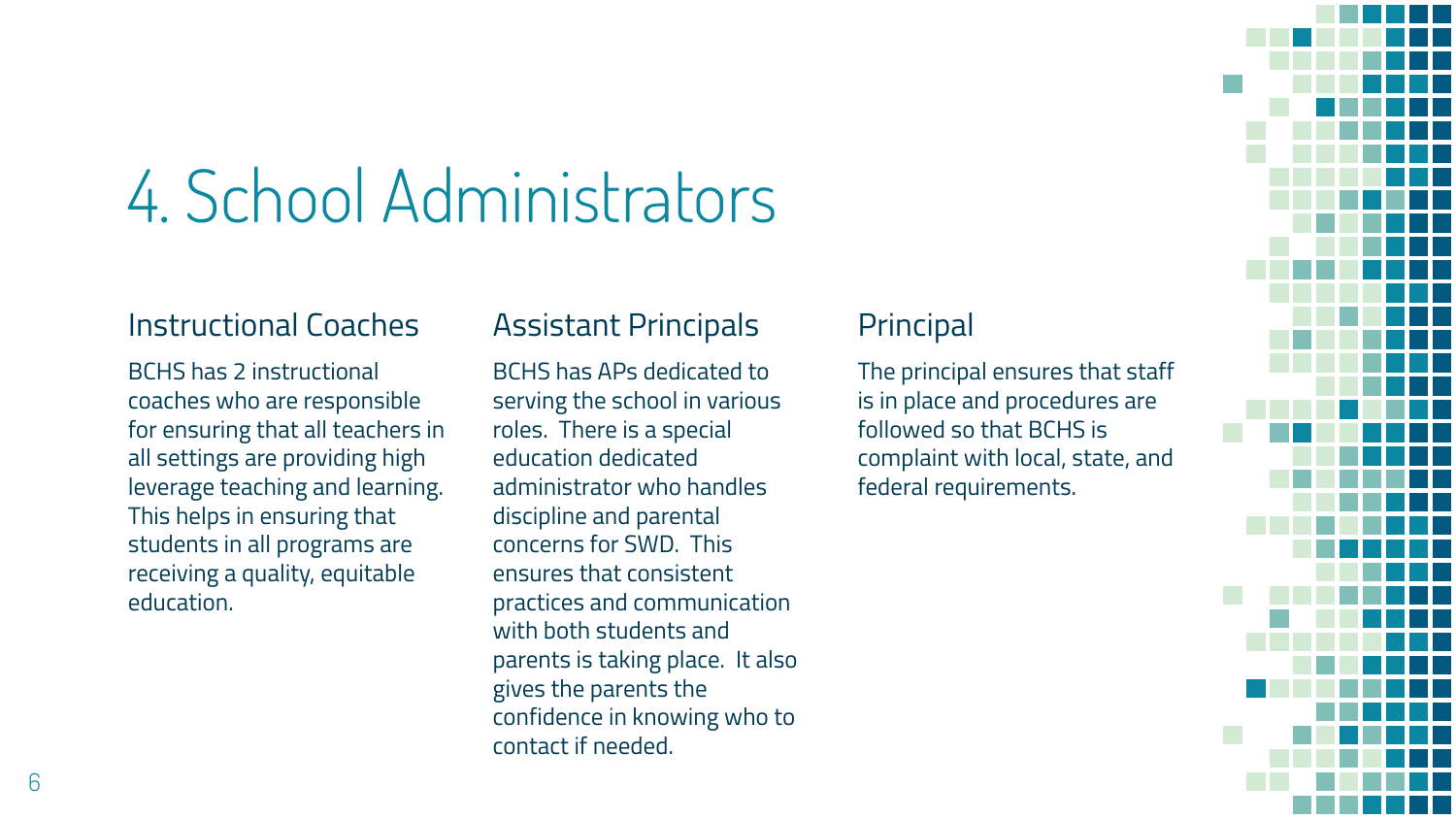### 5. Paraprofessionals

Outside of the normal para-support for students via supported instruction, we hire and train paraprofessionals to assist in the following areas as well.

#### CTAE

There are 2 paraprofessionals, 1 low incident and 1 high incident, who provide supported instruction in all CTAE courses as needed to ensure that necessary accommodations and supports are provided within these classroom settings as well.

#### Credit Recovery

We have paraprofessionals on staff whom have been trained in credit recovery programs to be able to assist and give the one-to-one support needed to help and support students in recovering credits and staying on track for graduation.

#### **Transition**

There are two transitional paraprofessionals whom serve a target population of students. One of these serves students with high incidence disabilities (HID) and the other for students with low incidence disabilities (LID). With the guidance of the case managers, these paras assist with meeting the goals in student's transition plans.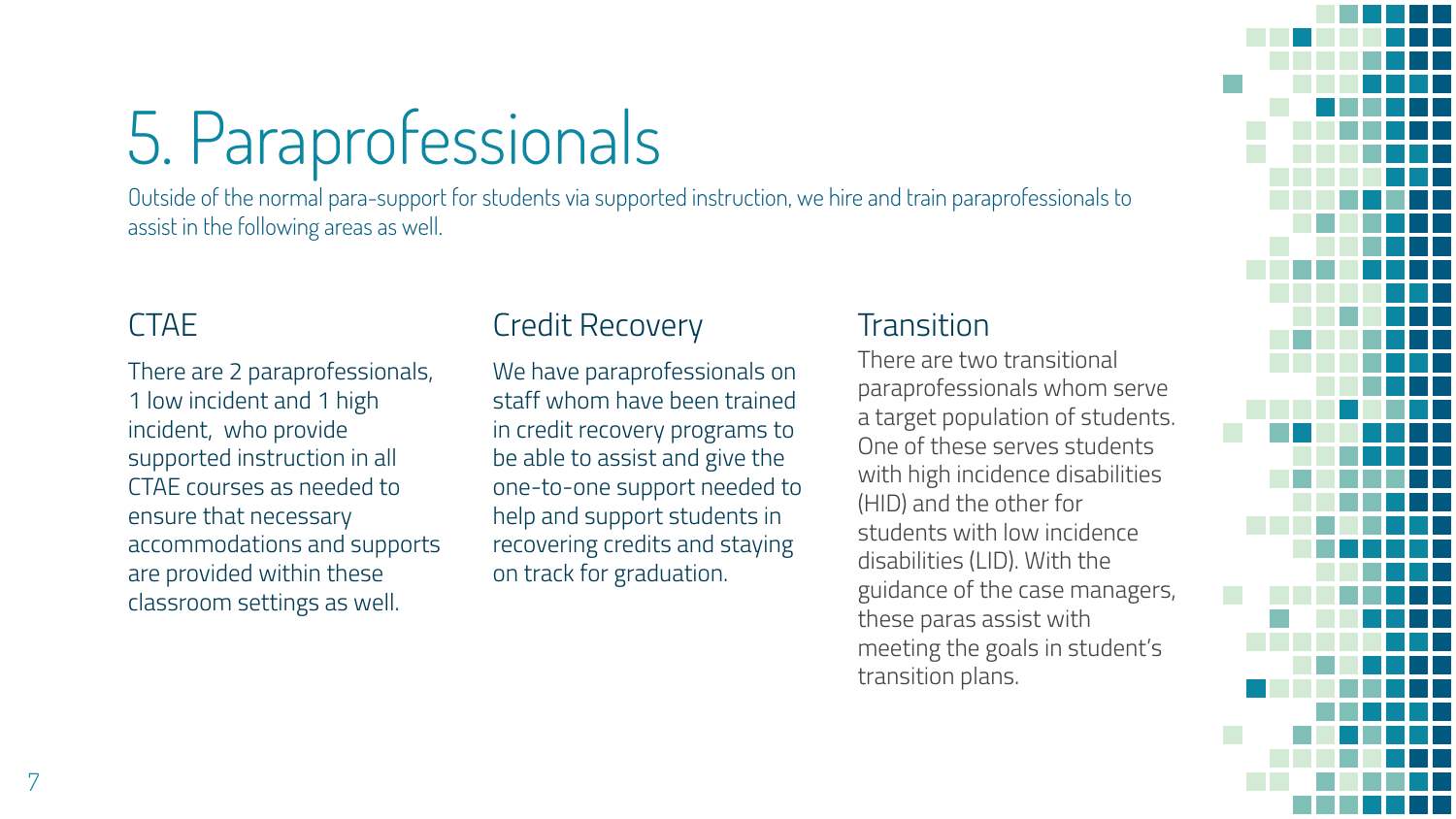### Service Models

BCPS offers all service models as an effort to support SWD through graduation.

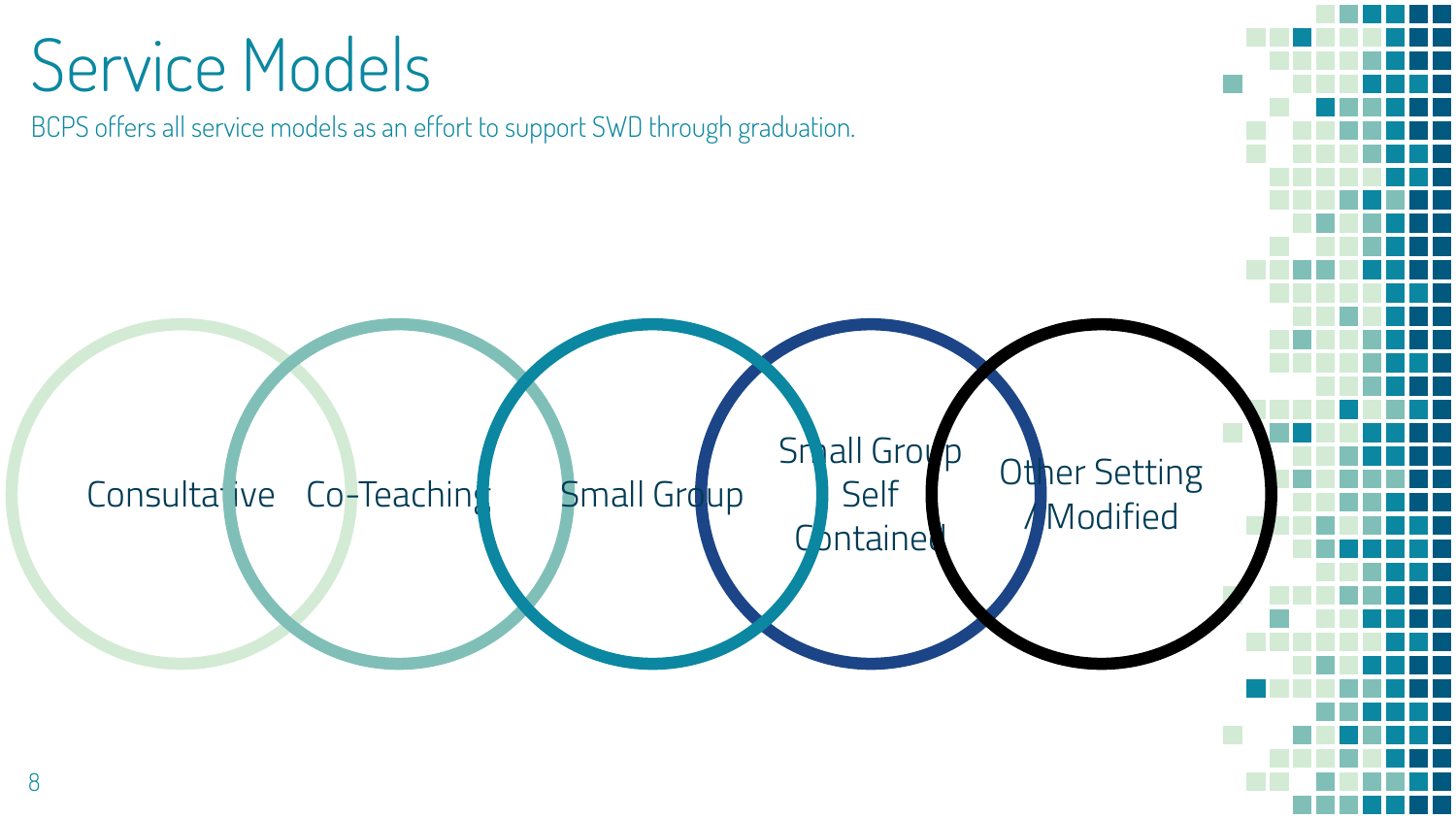## Instructional Programs

GSE/Best Practices: District and school staff ensure that **all teachers** have knowledge of GSE and that they have been trained on and are using best practices when delivering instruction within general education and special education students.

Credit Recovery: Through the use of an online learning platform, students are afforded an opportunity to "recover" grades from classes with teacher support.

After School Tutoring: This is a program that is sponsored through Title-1, but includes seats and supports for students with disabilities to participate.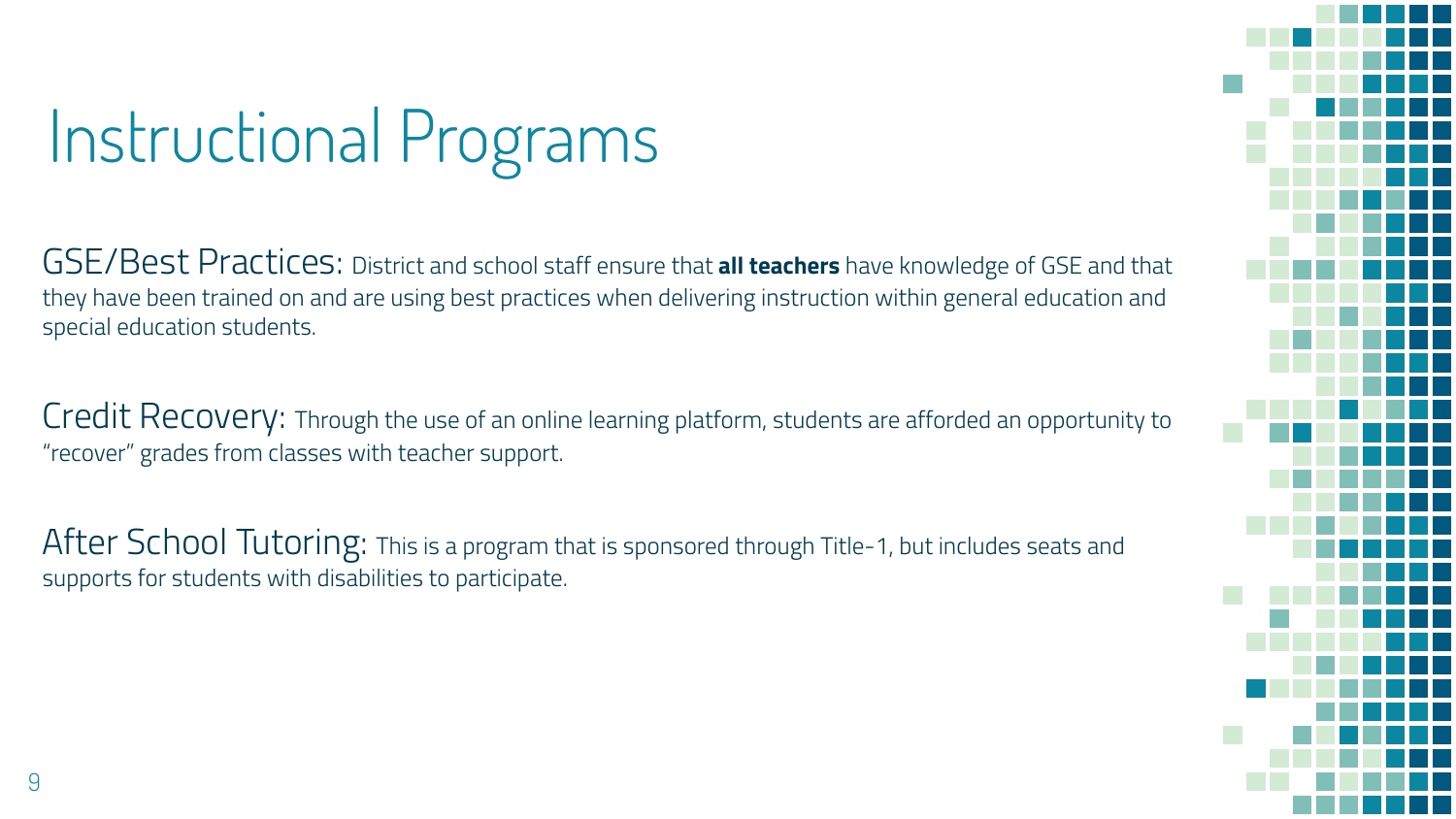### Extra-Curriculars

SWD are encouraged to seek and participate in extracurricular activities. This is an endeavor that case managers support and guide students through.

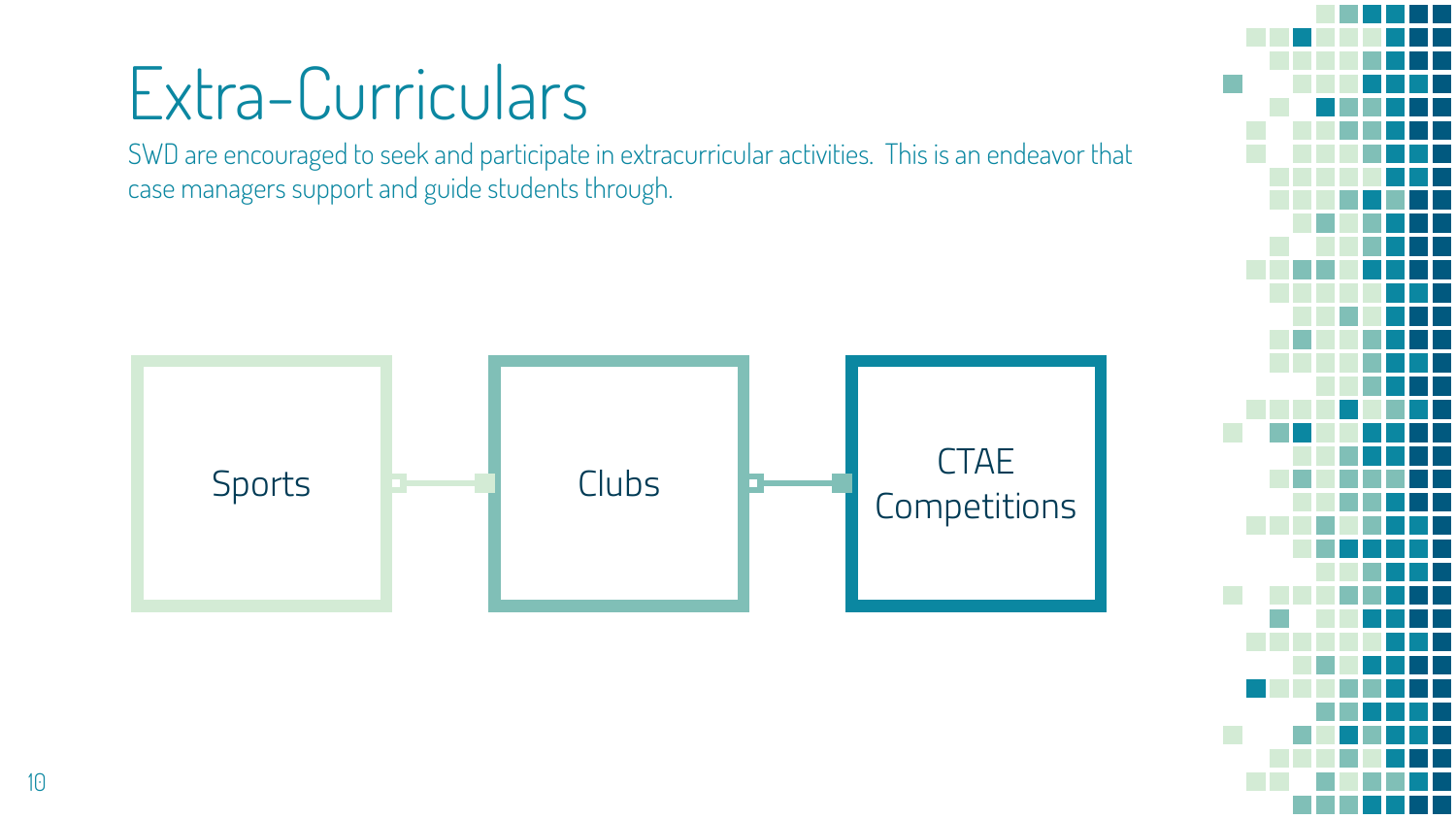### Discipline & Attendance

#### DISCIPLINE

11

Discipline removals for SWD are monitored through educator's handbook, and through the use of a monthly data sheet that is sent directly from the schools AP for discipline to the student services director.

This safeguard helps ensure the special education department is aware of removals, but also guides the creation of BIPs and having MDRs if necessary.

#### ATTENDANCE

The school has an attendance committee that monitors, assesses, and works to correct, and improve attendance for all students. If SWDs were flagged by this committee and attendance, an IEP meeting would be held to ensure continuation of services and work towards graduation.

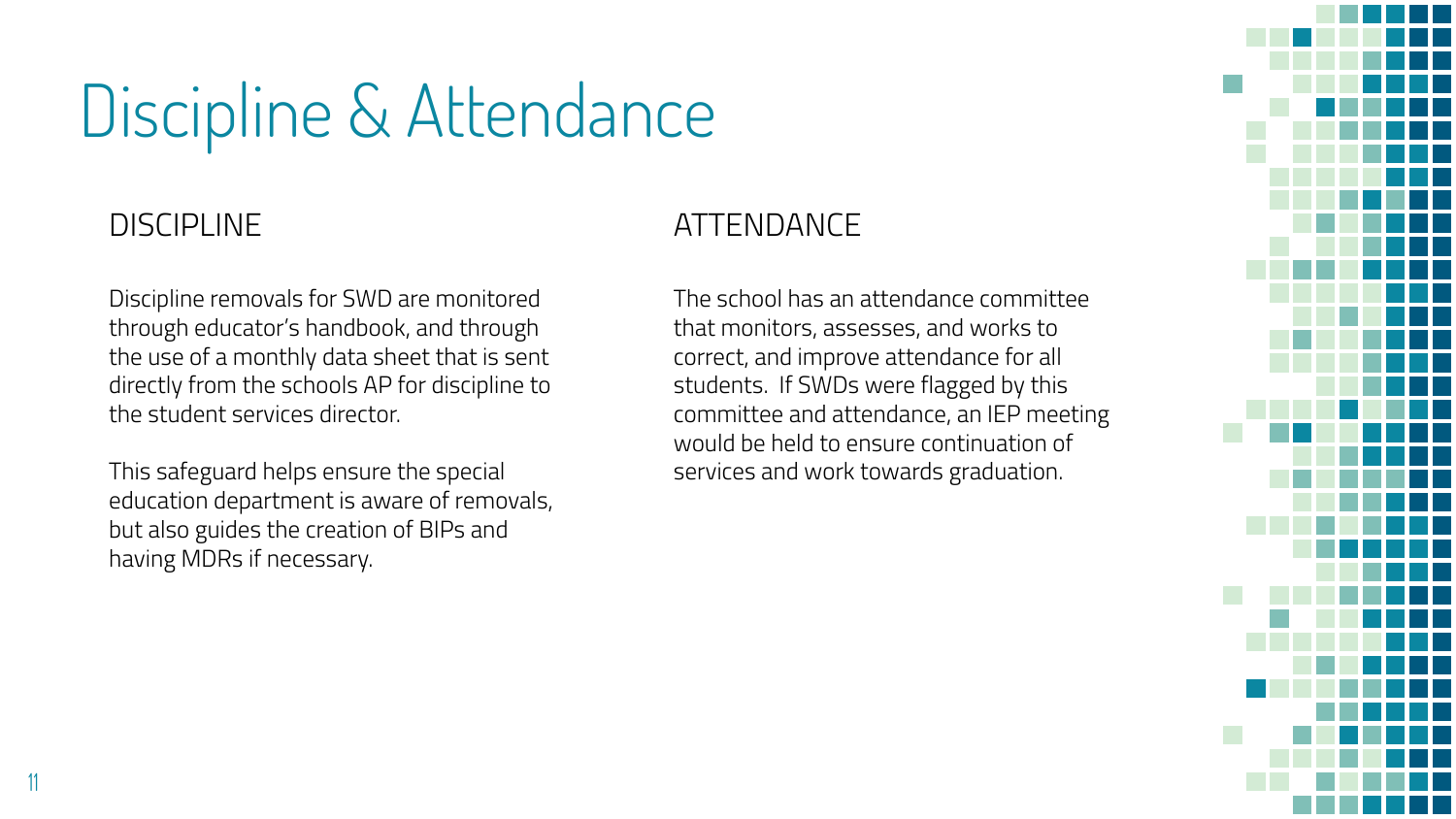## Outside Agency Partnerships

**APEX**: We partner with CSB of Middle GA to provide counseling and medical treatments for mental health deficiencies.

**Voc Rehab**: is a federal-state program that helps individuals who have physical or mental disabilities get or keep a job. VR is committed to helping SWDs find meaningful careers. We begin partnering with VR early in student's high school experience and even into post-secondary events. Voc-Rehab also coordinates with BCHS to host classes on job readiness skills to enhance and aid with providing high quality transition services for students.

**High School Hi-tech**: Our partnership with The Georgia High School High Tech Program helps provide youth with disabilities a link to academic and career-development experiences through a comprehensive community-based program that enable them to successfully meet the workforce demands of the 21st century.

**DBHDB**: The Division of Intellectual and Developmental Disabilities supports individuals with intellectual and developmental disabilities and provides them with opportunities to live independently and in the most integrated setting possible.

**CSRA RESA/GLRS**: We partner with RESA/GLRS agencies to provide us with training opportunities for professional growth that will have an impact on student success and outcomes. The areas range from consortiums for new teachers and assistive technology to IDEA compliance, best practices, and Social Emotional Learning.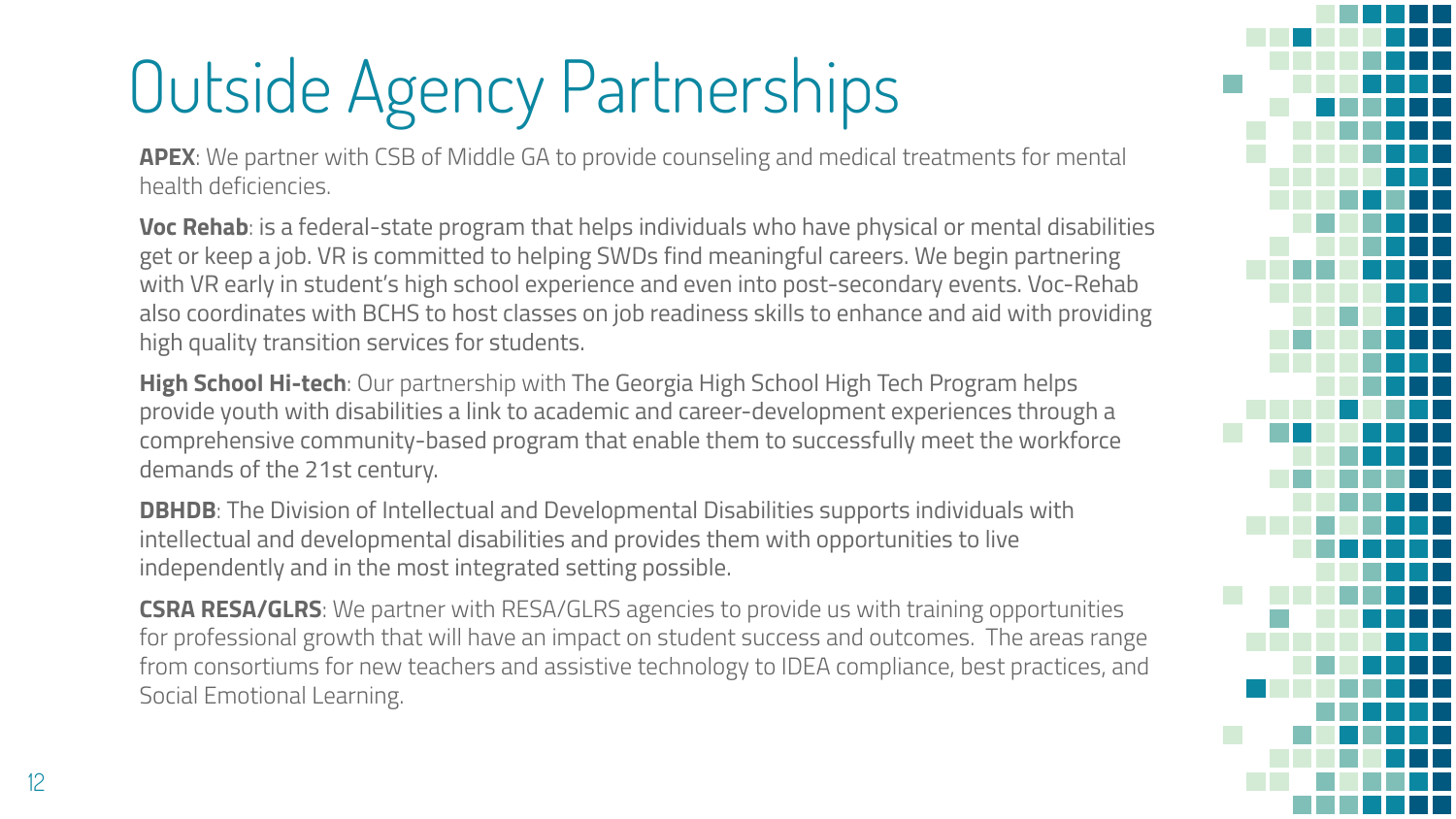# Support and Planning for Life After High School

### Dual Enrollment

We offer site based and college based dual enrollment for students who are prepared for those courses.

We also utilize Senate Bill 1 enrollment in technical schools to assist students in earning both their high school diploma and a certificate/degree in a trade.

### College Night

The counseling department along with our parent coordinator, teachers, and administrators host multiple college nights for all students. During these meetings parents are assisted with information on FASFA, college requirements, and admissions. SWD are included and supported in this endeavor as well.

### Low Incidence

We partner with other agencies and assist families in completing the necessary applications to allow LI students and their families to seek assistance and employment opportunities upon their high school graduation.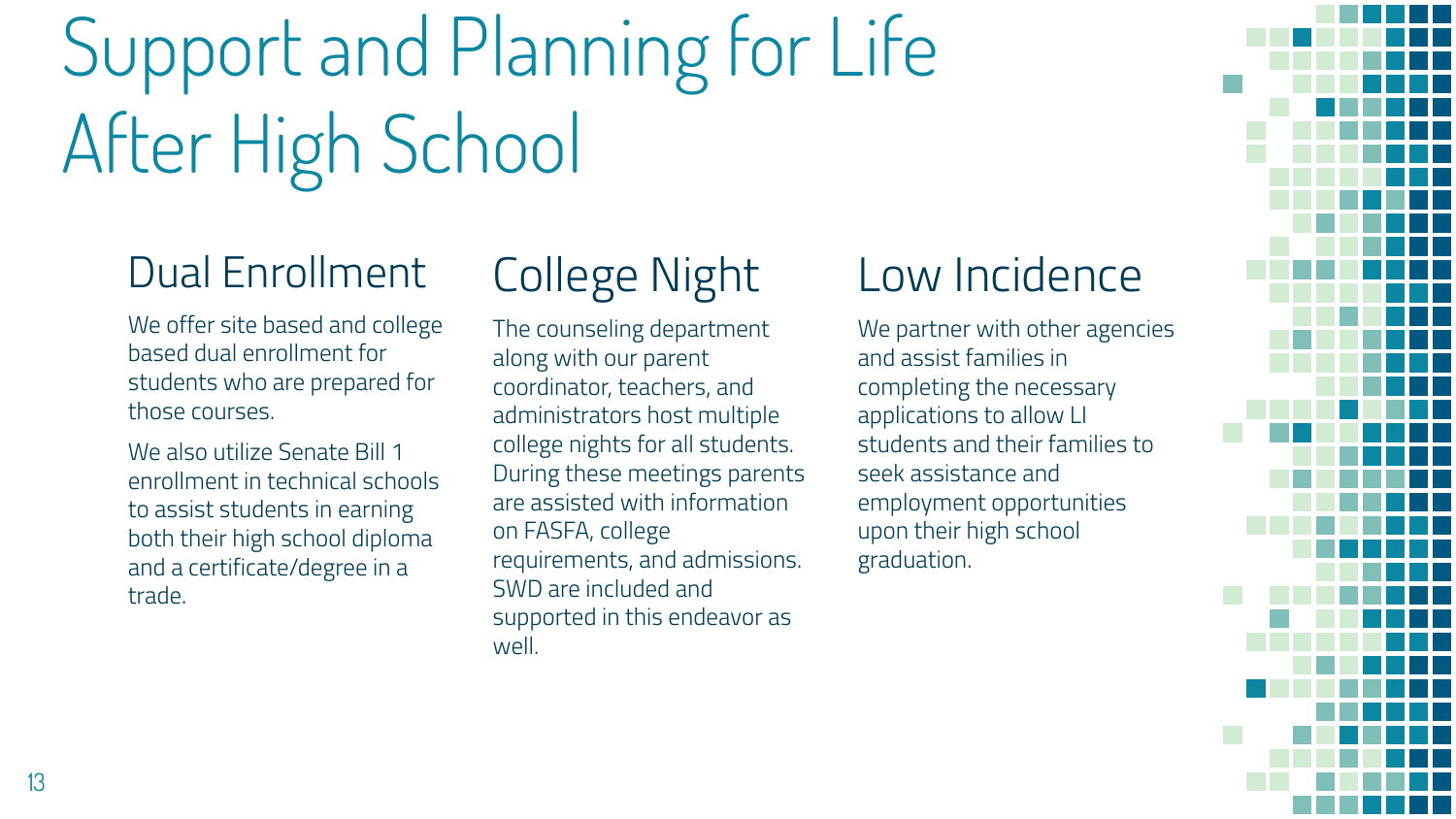### Interventions

SWD are supported not only through their IEPs, but through all general education interventions as well. These interventions include MTSS, RTI, PBIS, and Enrichment Classes.



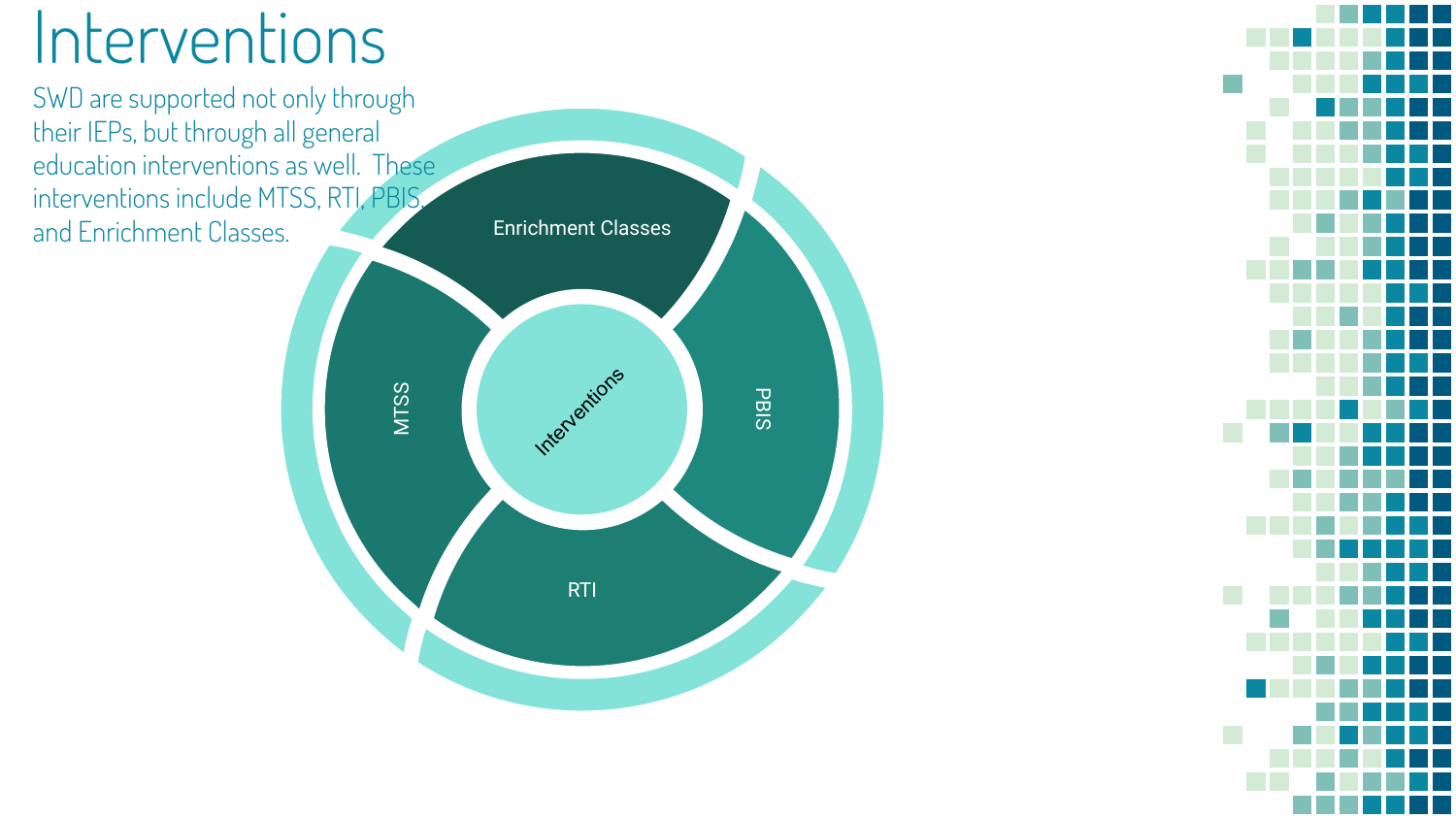### Workforce Enrichment

#### CTIP

BCHS runs a program called Career Technical Instructional Programming (CTIP). In this program students from all Special Programs (Low and High Incidence) are allowed to earn a stipend and job shadow in an effort to experience work and job training in a sheltered environment. Outside employment is not required, as this program is housed within the school district and results in letters of recommendation for post secondary employment or higher education upon graduation.

#### WBL

BCHS has a Work based Learning (WBL) program that allows students to work within the community and learn job skills. This program is for all students, and includes SWD as well. This program teaches our students job readiness skills, about the application process, and about becoming productive, responsible workers. Employment is a prerequisite to this program.

#### Job Shadowing

As an extension of the WBL program, SWD have been placed and allowed to shadow school system employees through transition planning when a SWD expresses that they have a desire/interest to work in the education field.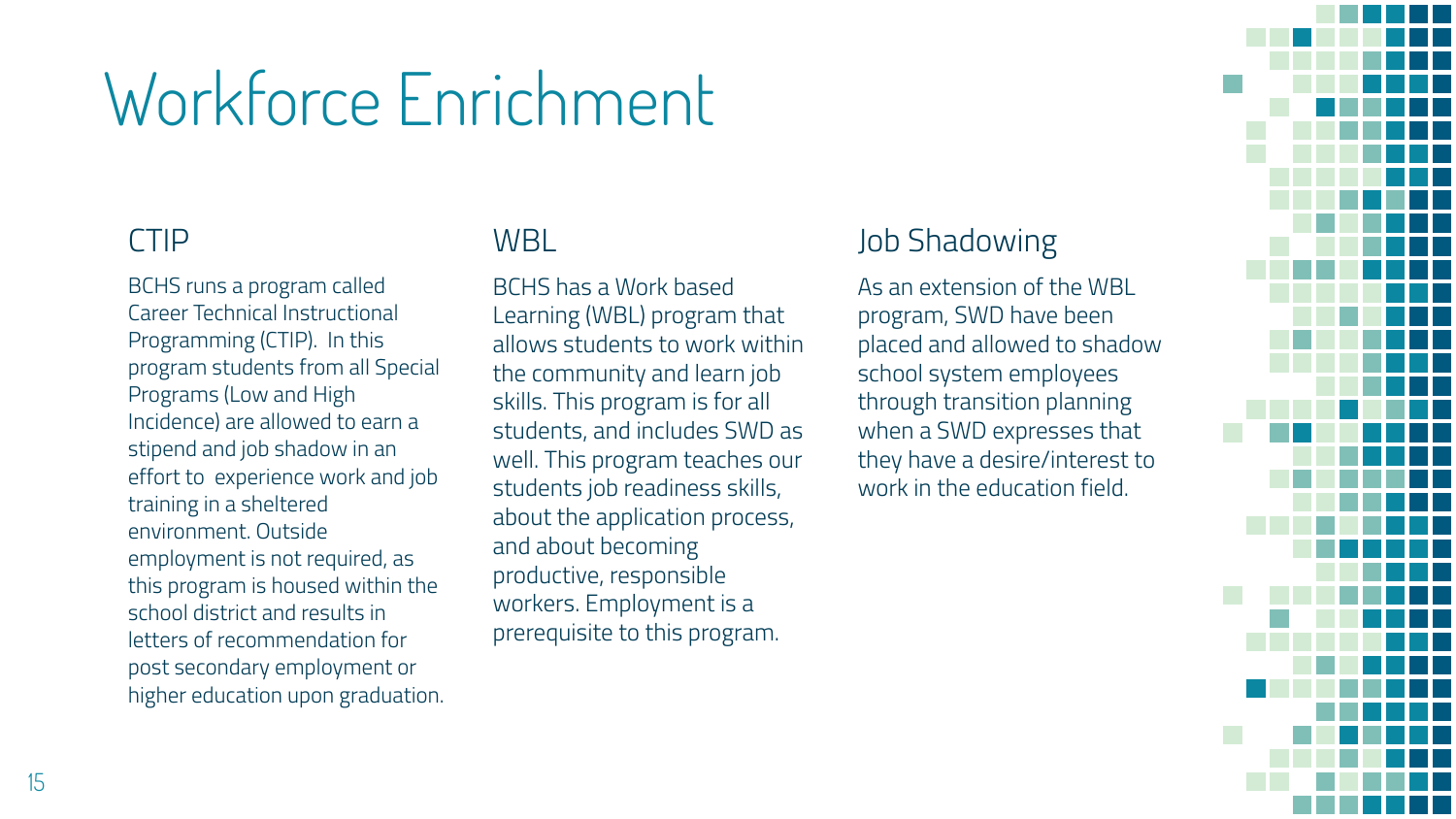### Access to Information/Resources

#### **Training**

A training schedule for special education topics is created each year to include trainings for special education teachers, paraprofessionals, administrators, and general education teachers to ensure that BCPS staff is prepared to support SWD. Some topics are annual and others are scheduled based on needs assessments and principal requests.

#### **Manuals**

BCPS has multiple manuals for school personnel to be sure that they have access to IDEA statutes and the processes necessary to comply with them.

- IDEA Compliance Manual
- BCPS Speech and Language Manual
- BCPS: BCETS Manual
- Google Shared Drive for other documents/ processes

#### Monthly Meetings

Each month the Student Services Director meets with the lead teachers who meets with their special education staff to share information, DOE requirements, changes, and needs. There is also a quarterly email sent from the director to all staff members to provide additional support and information on a regular basis.